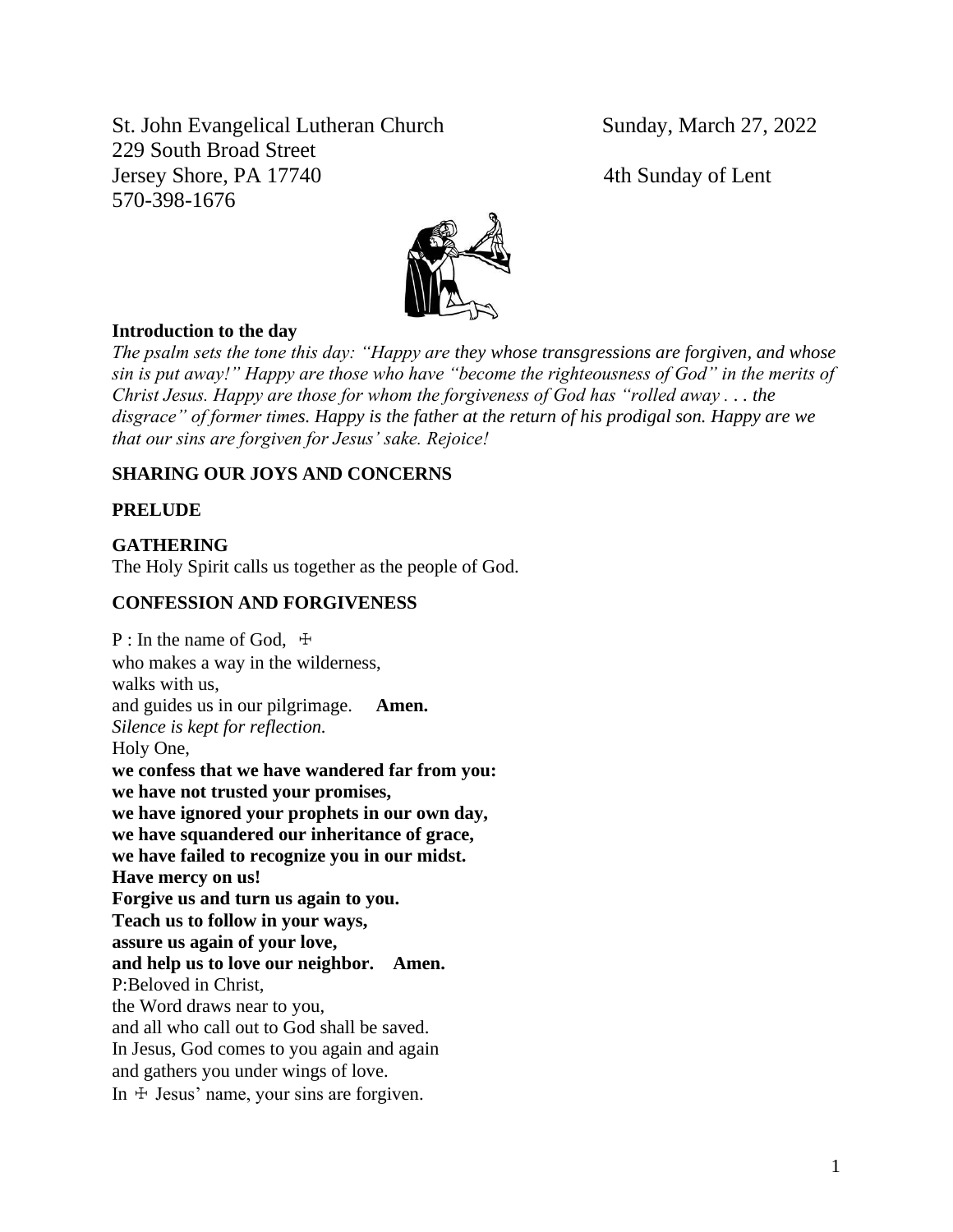God journeys with you and teaches you how to live in love. **Amen.**

**GATHERING SONG:** *Build a Longer Table ACS 1062*

# **Build a Longer Table**



Music: NOËL NOUVELET, French carol Text © 2018 GIA Publications, Inc., giamusic.com. All rights reserved.

Duplication in any form prohibited without securing permission from copyright administrator or reporting usage under valid license.

#### **GREETING**

P: The love of God poured into our hearts, the saving grace of Jesus Christ, and the abundant life of the Holy Spirit be with you all. **C: And also, with you.**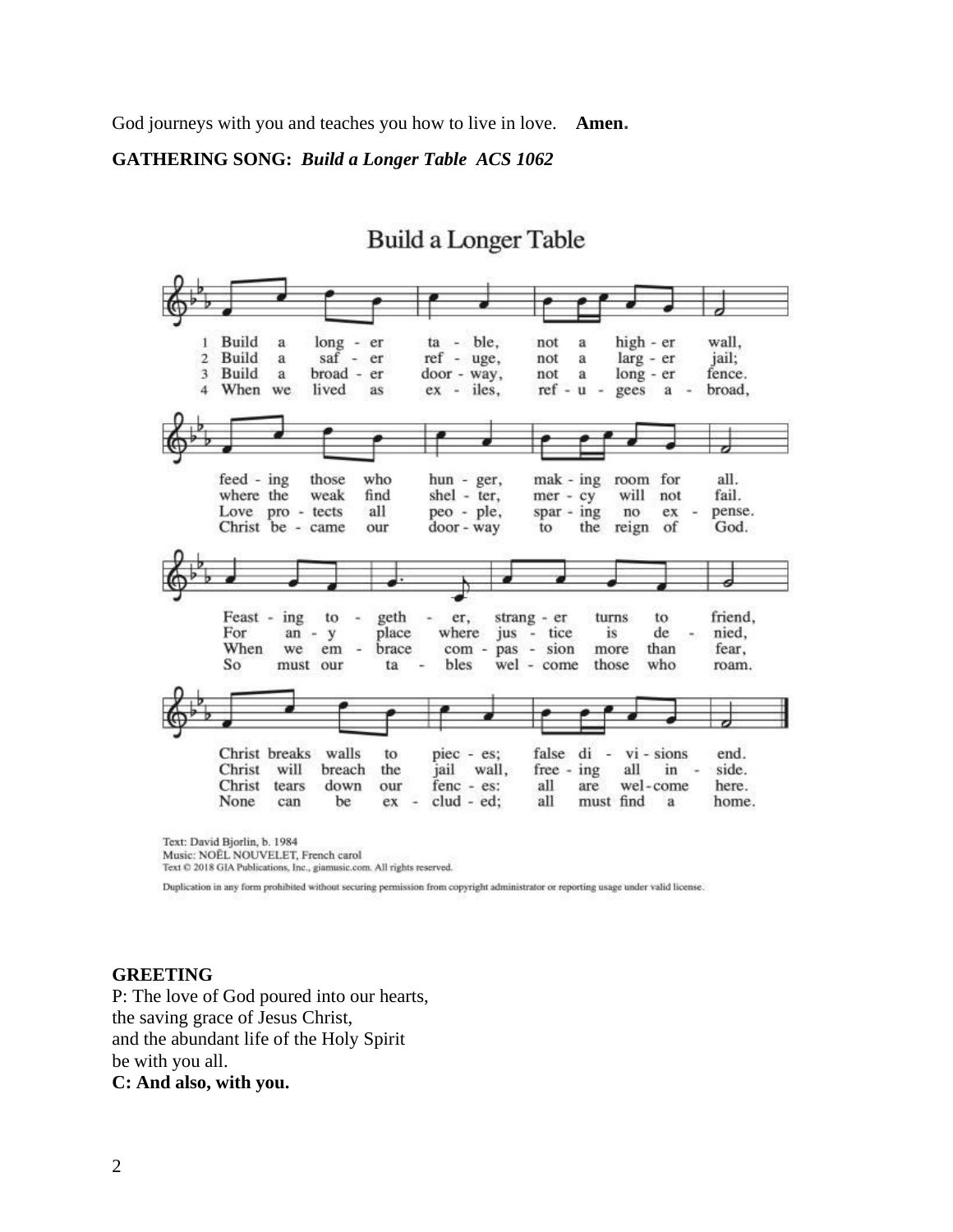#### **Kyrie p. 138**

#### **PRAYER OF THE DAY**

P: Let us pray.

**God of compassion, you welcome the wayward, and you embrace us all with your mercy. By our baptism clothe us with garments of your grace, and feed us at the table of your love, through Jesus Christ, our Savior and Lord, who lives and reigns with you and the Holy Spirit, one God, now and forever. Amen.**

*The assembly is seated.*

#### **WORD**

God speaks to us in scripture reading, preaching, and song. FIRST READING: Joshua 5:9-12

*By celebrating the Passover and eating the produce of the promised land instead of the miraculous manna that had sustained them in the desert, the Israelites symbolically bring their forty years of wilderness wandering to an end at Gilgal.*

<sup>9</sup>The LORD said to Joshua, "Today I have rolled away from you the disgrace of Egypt." And so that place is called Gilgal to this day.

<sup>10</sup>While the Israelites were camped in Gilgal they kept the passover in the evening on the fourteenth day of the month in the plains of Jericho.  $\frac{11}{\text{On}}$  the day after the passover, on that very day, they ate the produce of the land, unleavened cakes and parched grain. <sup>12</sup>The manna ceased on the day they ate the produce of the land, and the Israelites no longer had manna; they ate the crops of the land of Canaan that year.

L: The word of the Lord. **C: Thanks be to God.**

# **PSALM 32**

<sup>1</sup>Happy are they whose transgressions are forgiven,

and whose sin is put away!

#### <sup>2</sup>**Happy are they to whom the LORD i putes no guilt, and in whose spirit there is no guile!**

<sup>3</sup>While I held my tongue, my bones withered away,

because of my groaning all day long.

<sup>4</sup>**For your hand was heavy upon me day and night; my moisture was dried up as in the heat of summer.**

<sup>5</sup>Then I acknowledged my sin to you, and did not conceal my guilt.

I said, "I will confess my transgressions to the LORD." Then you forgave me the guilt of my sin.

#### <sup>6</sup>**Therefore all the faithful will make their prayers to you in time of trouble; when the great waters overflow, they shall not reach them.**

<sup>7</sup>You are my hiding-place; you preserve me from trouble;

you surround me with shouts of deliverance.

# 8 **"I will instruct you and teach you in the way that you should go;**

# **I will guide you with my eye.**

<sup>9</sup>Do not be like horse or mule, which have no understanding;

who must be fitted with bit and bridle, or else they will not stay near you."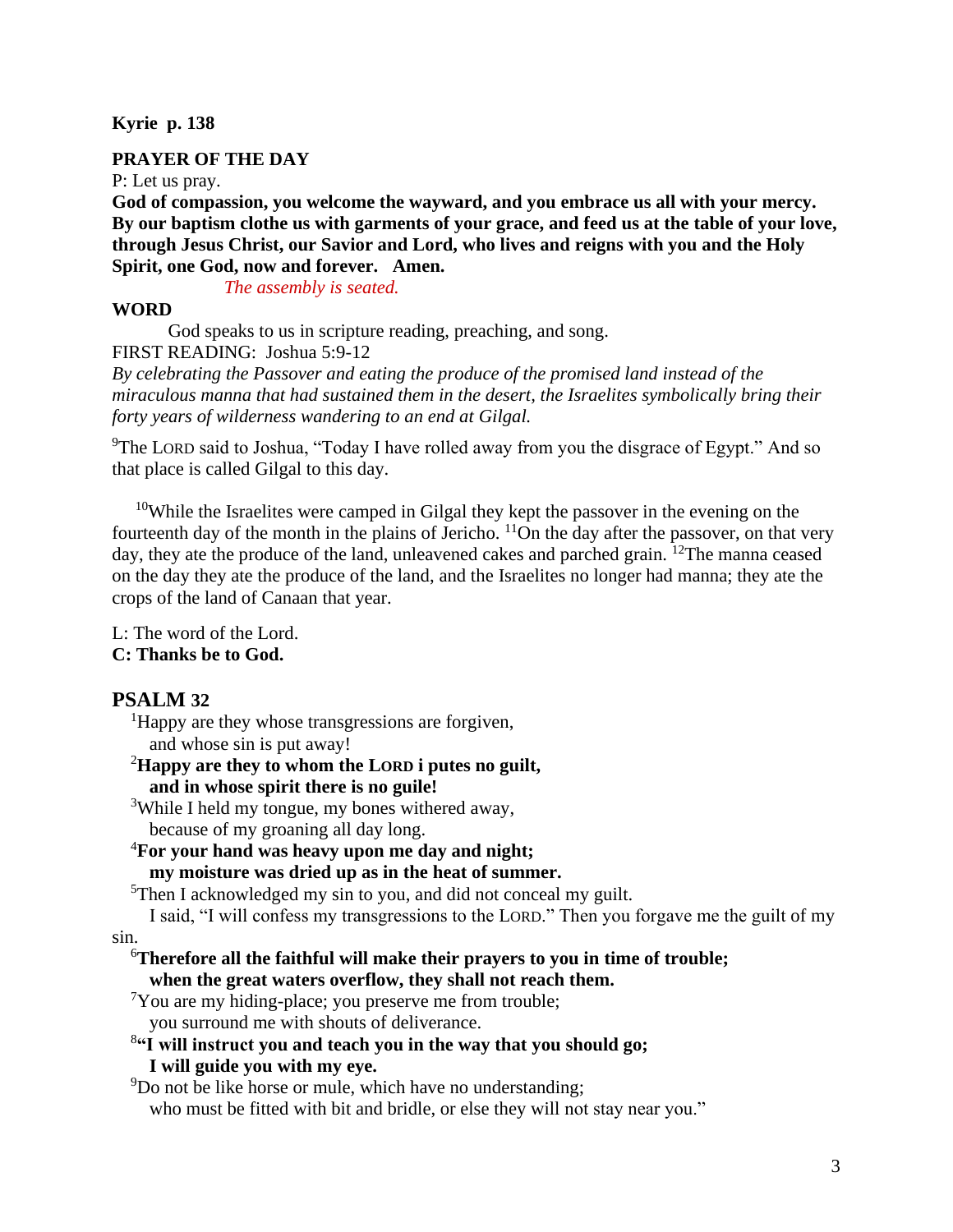# <sup>10</sup>**Great are the tribulations of the wicked; but mercy embraces those who trust in the LORD.**

 $11$ Be glad, you righteous, and rejoice in the LORD; shout for joy, all who are true of heart.

# **Second Reading: 2 Corinthians 5:16-21**

*One way to describe the gospel is the promise that in Christ everything is transformed into newness. All mistakes, all deliberate sins, all old history is reconciled with Christ's resurrection. This is Paul's strong message to the congregation in the city of Corinth.*

 $16$ <sup>16</sup>From now on, therefore, we regard no one from a human point of view; even though we once knew Christ from a human point of view, we know him no longer in that way.  $17$ So if anyone is in Christ, there is a new creation: everything old has passed away; see, everything has become new! <sup>18</sup>All this is from God, who reconciled us to himself through Christ, and has given us the ministry of reconciliation; <sup>19</sup>that is, in Christ God was reconciling the world to himself, not counting their trespasses against them, and entrusting the message of reconciliation to us. <sup>20</sup>So we are ambassadors for Christ, since God is making his appeal through us; we entreat you on behalf of Christ, be reconciled to God.  $^{21}$ For our sake he made him to be sin who knew no sin, so that in him we might become the righteousness of God.



P: The holy gospel according to Luke. **C: Glory to you, O Lord.**

# **GOSPEL: Luke 15:1-3, 11b-32**

*Jesus tells a parable about a son who ponders his father's love only after he has spurned it. The grace he receives is beyond his hopes. That same grace is a crisis for an older brother who believes it is his obedience that has earned his place in the father's home.*

<sup>1</sup>Now all the tax collectors and sinners were coming near to listen to [Jesus.] <sup>2</sup>And the Pharisees and the scribes were grumbling and saying, "This fellow welcomes sinners and eats with them."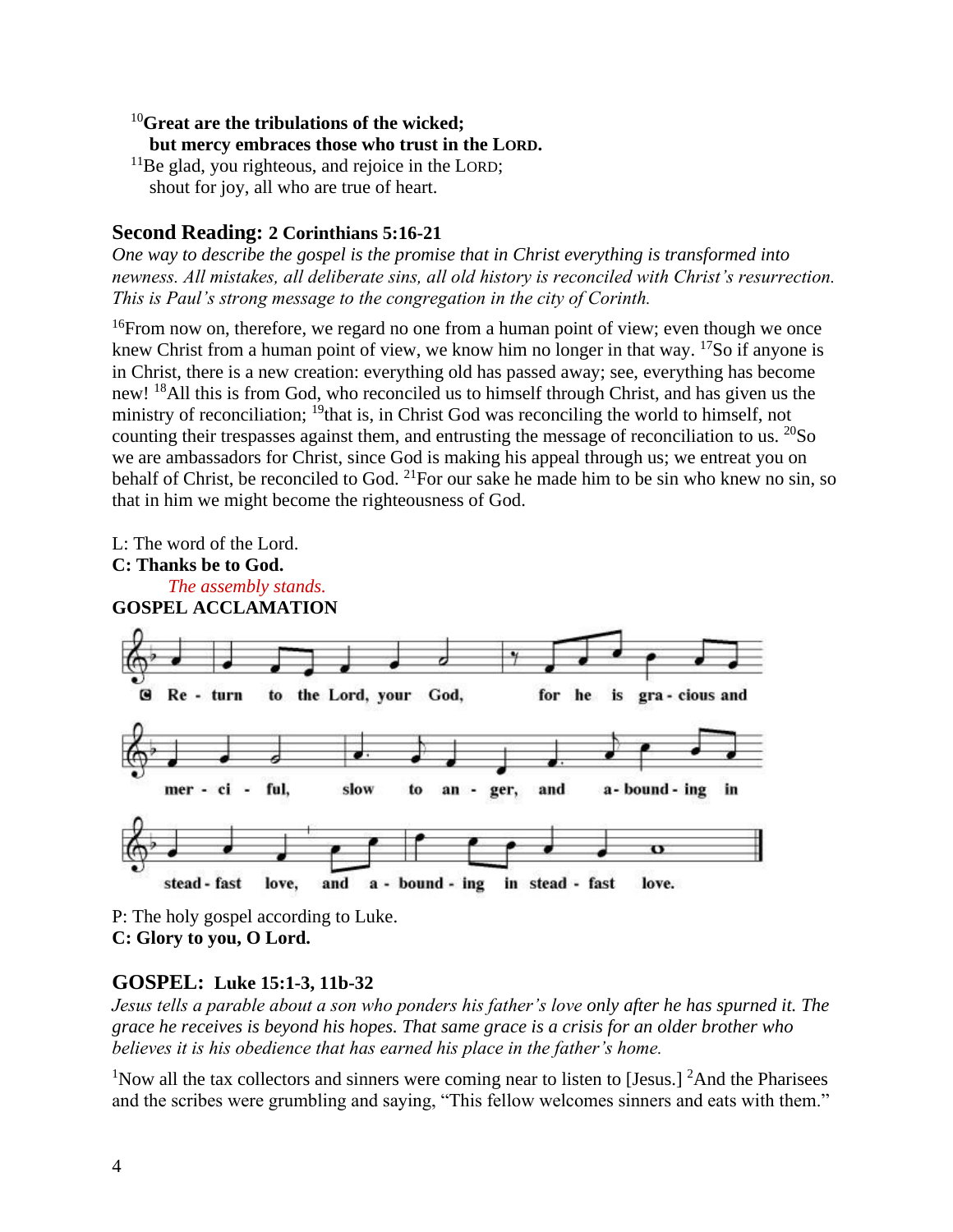$3$ So he told them this parable:  $11b$ <sup>-</sup>There was a man who had two sons. <sup>12</sup>The younger of them said to his father, 'Father, give me the share of the property that will belong to me.' So he divided his property between them.  $^{13}A$  few days later the younger son gathered all he had and traveled to a distant country, and there he squandered his property in dissolute living. <sup>14</sup>When he had spent everything, a severe famine took place throughout that country, and he began to be in need. <sup>15</sup>So he went and hired himself out to one of the citizens of that country, who sent him to his fields to feed the pigs. <sup>16</sup>He would gladly have filled himself with the pods that the pigs were eating; and no one gave him anything. <sup>17</sup>But when he came to himself he said, 'How many of my father's hired hands have bread enough and to spare, but here I am dying of hunger! <sup>18</sup>I will get up and go to my father, and I will say to him, "Father, I have sinned against heaven and before you;  $^{19}$ I am no longer worthy to be called your son; treat me like one of your hired hands." $^{19}$ So he set off and went to his father. But while he was still far off, his father saw him and was filled with compassion; he ran and put his arms around him and kissed him.  $21$ Then the son said to him, 'Father, I have sinned against heaven and before you; I am no longer worthy to be called your son.' <sup>22</sup>But the father said to his slaves, 'Quickly, bring out a robe—the best one—and put it on him; put a ring on his finger and sandals on his feet. <sup>23</sup>And get the fatted calf and kill it, and let us eat and celebrate; <sup>24</sup>for this son of mine was dead and is alive again; he was lost and is found!' And they began to celebrate.

<sup>25"</sup>Now his elder son was in the field; and when he came and approached the house, he heard music and dancing. <sup>26</sup>He called one of the slaves and asked what was going on. <sup>27</sup>He replied, 'Your brother has come, and your father has killed the fatted calf, because he has got him back safe and sound.<sup>' 28</sup>Then he became angry and refused to go in. His father came out and began to plead with him. <sup>29</sup>But he answered his father, 'Listen! For all these years I have been working like a slave for you, and I have never disobeyed your command; yet you have never given me even a young goat so that I might celebrate with my friends.  $30$ But when this son of yours came back, who has devoured your property with prostitutes, you killed the fatted calf for him!' <sup>31</sup>Then the father said to him, 'Son, you are always with me, and all that is mine is yours.  $32$ But we had to celebrate and rejoice, because this brother of yours was dead and has come to life; he was lost and has been found.'"

P: The gospel of the Lord.

# **C: Praise to you, O Christ.**

*The assembly is seated.*

# **SERMON**

# **HYMN OF THE DAY:** *Softly and Tenderly Jesus Is Calling 608*

#### **THE NICENE CREED**

**We believe in one God, the Father, the Almighty, maker of heaven and earth, of all that is, seen and unseen. We believe in one Lord, Jesus Christ, the only Son of God, eternally begotten of the Father, God from God, Light from Light, true God from true God,**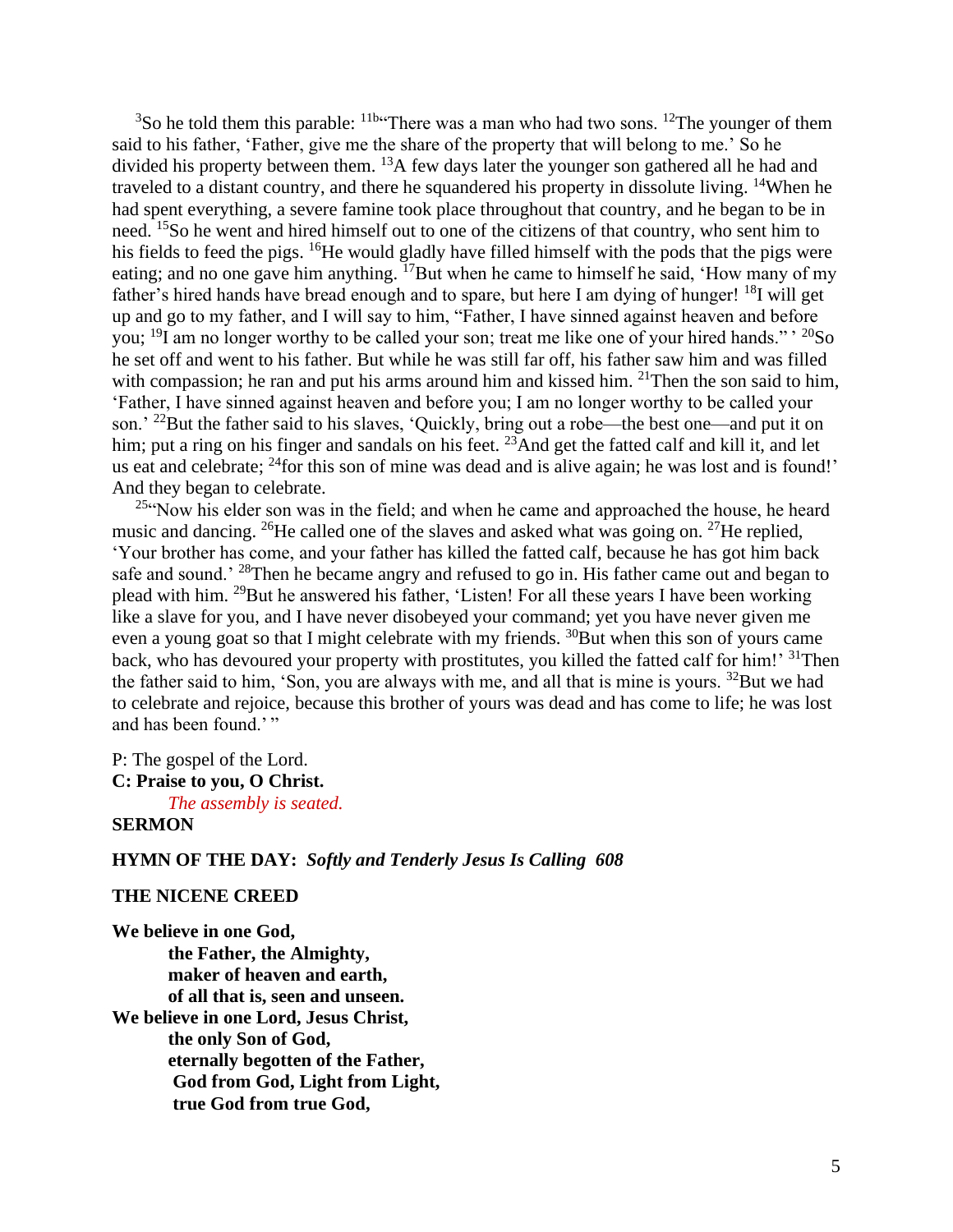**begotten, not made, of one Being with the Father; through him all things were made. For us and for our salvation he came down from heaven, was incarnate of the Holy Spirit and the virgin Mary and became truly human. For our sake he was crucified under Pontius Pilate; he suffered death and was buried. On the third day he rose again in accordance with the scriptures; he ascended into heaven and is seated at the right hand of the Father. He will come again in glory to judge the living and the dead, and his kingdom will have no end. We believe in the Holy Spirit, the Lord, the giver of life, who proceeds from the Father and the Son,\* who with the Father and the Son is worshiped and glorified, who has spoken through the prophets. We believe in one holy catholic and apostolic church. We acknowledge one baptism for the forgiveness of sins. We look for the resurrection of the dead, and the life of the world to come. Amen.** 

# **PRAYERS OF INTERCESSION**

A: Drawn close to the heart of God, we offer these prayers for the church, the world, and all who are in need.

# *A brief silence.*

Jesus formed the disciples in the ways of extravagant mercy and profound welcome. Lead your church to be a community marked by forgiveness, hospitality, and celebration. Send us to transform a world plagued by fear and condemnation. Merciful God,

#### **C: receive our prayer.**

A: You make the land to produce a harvest that sustains your entire creation. Equip farmers and farm workers who till the soil. Nourish the earth with ample rainfall and abundant sunshine. Heal grounds tainted by pollution or misuse. Merciful God,

#### **C: receive our prayer.**

A: Countries are divided and leaders often harbor grudges. Reconcile nations that experience conflict (*especially*). Act quickly to bring an end to war. Anoint peacemakers trained in the art of diplomacy and foster a spirit of collaboration among political rivals. Merciful God,

# **C: receive our prayer.**

A: Your people cry for help in times of distress. Resolve disagreements among family members. Save those experiencing financial hardship. Hear our prayers for those who are sick or grieving (*especially*). Console us with the promise that everything can become new. Merciful God, **C: receive our prayer.**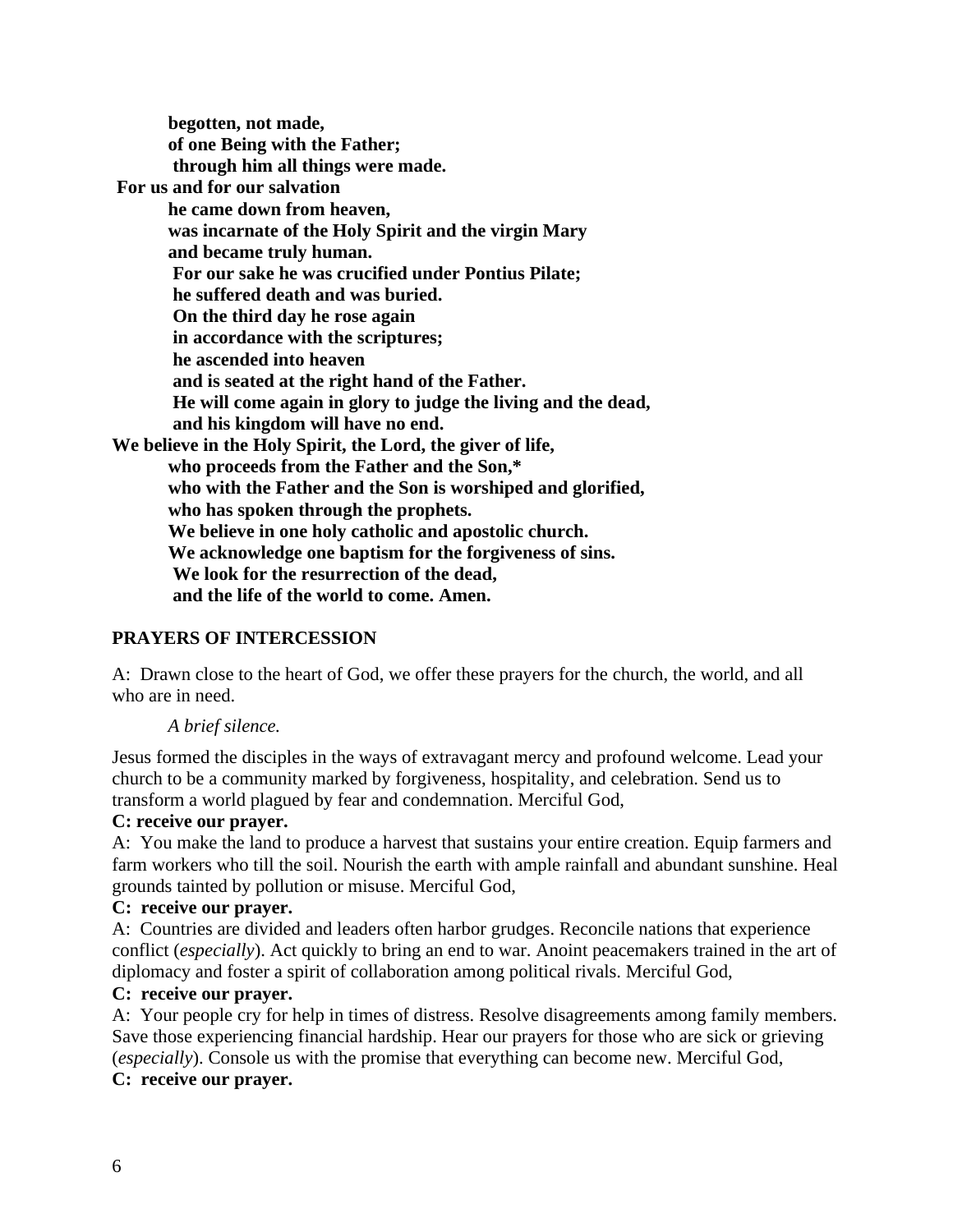A: Your love comes to us when a table is set and a feast is prepared. Bless the feeding ministries of this congregation (*especially*). Bring an end to hunger in our community and around the world. Merciful God,

# **C: receive our prayer.**

A: God of relationships, continue to strengthen the ties that bind our hearts with our sisters and brothers in Ansbach-Wurzburg Kirchenkreis of the Lutheran Church in Germany. Keep open all avenues of communication with them, so that we here in the Upper Susquehanna Synod can learn from and grow with them in our shared ministry in the Gospel of Jesus Christ. Merciful God,

# **C: receive our prayer**

*Here other intercessions may be offered.*

A: The one who was dead is alive again. We give thanks for those who have died, confident that steadfast love surrounds them. Shelter them in your love until we are gathered at your heavenly banquet. Merciful God,

# **C: receive our prayer.**

P: Accept the prayers we bring, O God, on behalf of a world in need, for the sake of Jesus Christ.

#### **C: Amen.**

*The assembly is seated.* 

# **Responding in Love**

**Our Offerings** *This is our response to God's grace.*

**Our Offering of Music** 

# **CHOIR ANTHEM** *Amazing Grace*

*The assembly stands.*

# **OFFERTORY**

*Create in me a clean heart, O God, and renew a right spirit with me. Cast me not away from your presence and take not your Holy Spirit from me. Restore to me the joy of your salvation, and uphold me with your free Spirit.*

# **OFFERING PRAYER**

A: Extravagant God, you have blessed us with the fullness of creation. Now we gather at your feast where you offer us the food that satisfies. Take and use what we offer here, come among us, and feed us with the body and blood of Christ, in whose name we pray. **Amen.**

# **GREAT THANKSGIVING** *P.144 (in the beginning of the hymnal)*

**Dialogue Preface by the Pastor Holy Holy Holy**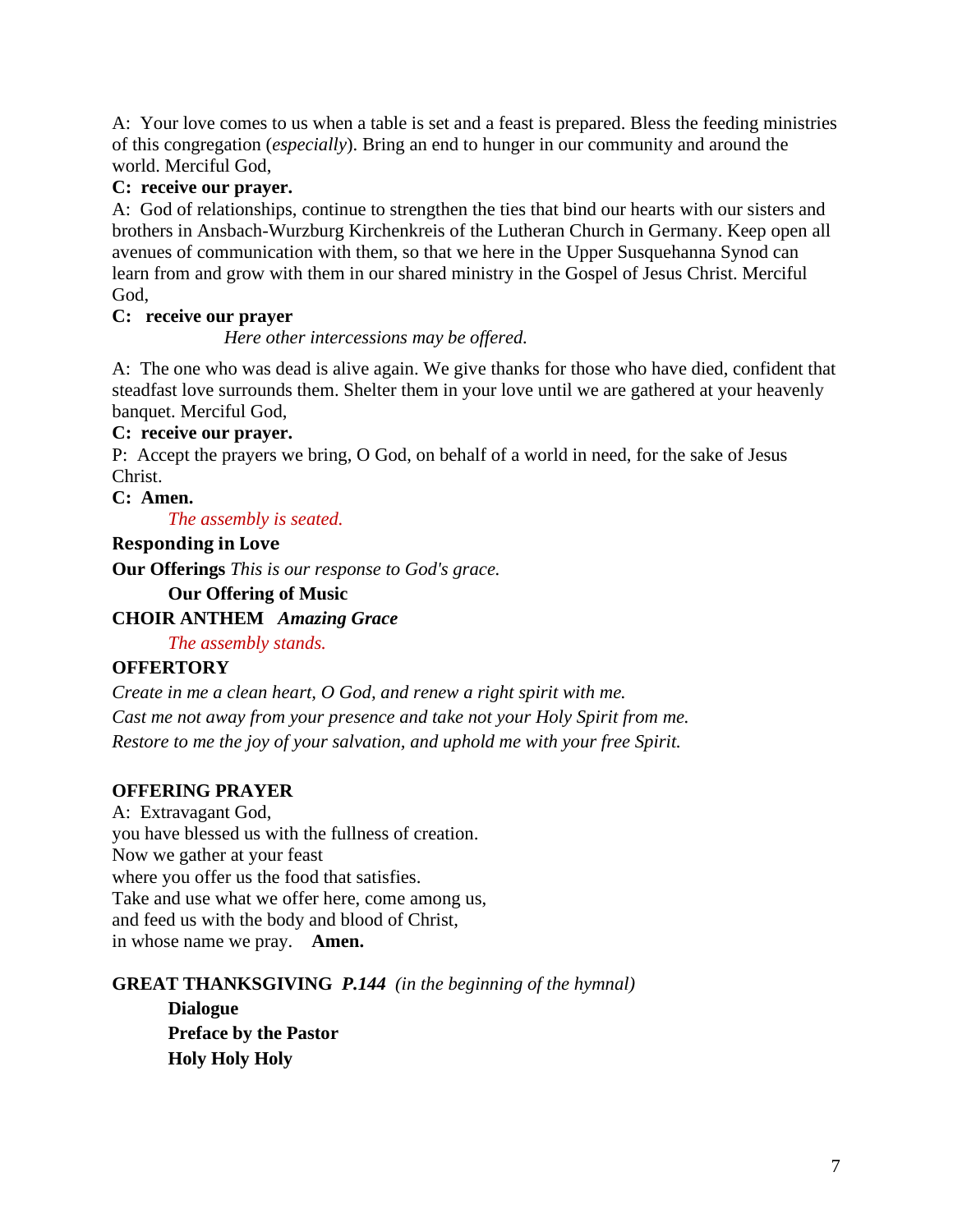# **THANKSGIVING AT THE TABLE Words of Institution**

Holy God, our living Water and our merciful Guide, together with rivers and seas, wells and springs we bless and magnify you. You led your people Israel through the desert, and provided them water from the rock. We praise you for Christ, our Rock and our Water, who joined us in our desert, pouring out his life for the world.

In the night in which he was betrayed, our Lord Jesus took bread, and gave thanks; broke it, and gave it to his disciples, saying: Take and eat; this is my body, given for you. Do this for the remembrance of me.

Again, after supper, he took the cup, gave thanks, and gave it for all to drink, saying: This cup is the new covenant in my blood, shed for you and for all people for the forgiveness of sin. Do this for the remembrance of me.

Remembering, therefore, his life, death, and resurrection, we await your salvation for all this thirsty world. Pour out your Spirit on this holy food and on all the baptized gathered for this feast: wash away our sin, that we may be revived for our journey by the love of Christ. Through him all glory and honor is yours, Almighty Father, with the Holy Spirit, in your holy Church, both now and forever. **Amen**

# **LORD'S PRAYER**

**Our Father, who art in heaven, hallowed be thy name, thy kingdom come, thy will be done, on earth as it is in heaven. Give us this day our daily bread; and forgive us our trespasses, as we forgive those who trespass against us; and lead us not into temptation, but deliver us from evil. For thine is the kingdom, and the power, and the glory, forever and ever. Amen.**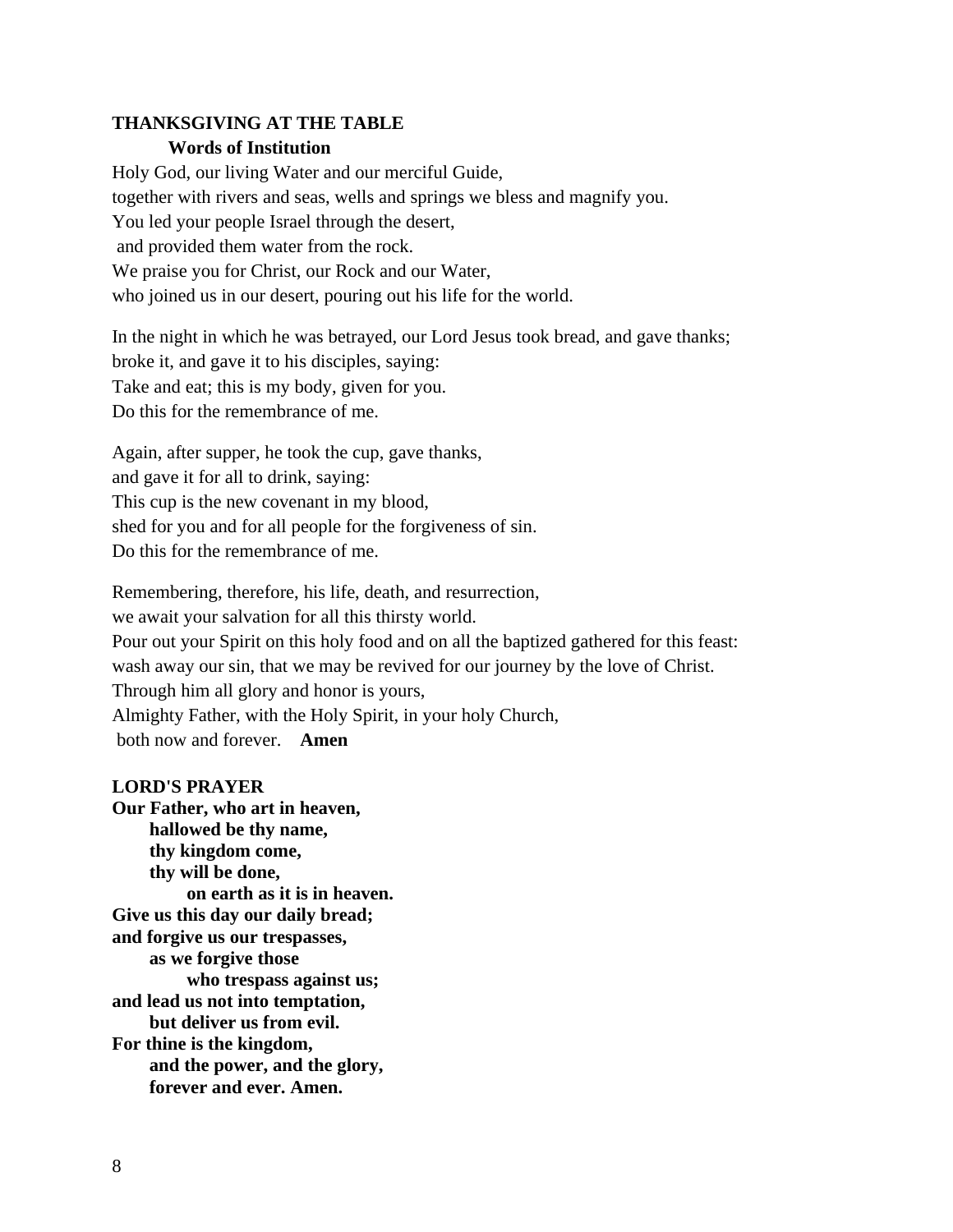#### **INVITATION TO COMMUNION**

P: Here is food and drink for the journey. Take and be filled.

#### **COMMUNION**

*When giving the bread and cup, the communion ministers say* The body of Christ, given for you. The blood of Christ, shed for you. *and each person may respond* **Amen.**

**Communion Song** *Lamb of God You Take Away p.146*

#### **SONG AFTER COMMUNION** *Jesus, Remember Me*

*Jesus, remember me when you come into your kingdom. Jesus, remember me when you come into your kingdom.*

#### *The assembly stands.*

#### **PRAYER AFTER COMMUNION**

A: Blessed Jesus, in this rich meal of grace, you have fed us with your body, the bread of life. Now send us forth to bear your life-giving hope to a world in need. **Amen.**

#### **SENDING**

God blesses us and sends us in mission to the world.

#### **BLESSING**

You are children of God, anointed with the oil of gladness and strengthened for the journey. Almighty God, motherly, majestic, and mighty, ☩ bless you this day and always. **Amen.**

# **SENDING SONG:** *What Wondrous Love Is This 666*

#### **DISMISSAL**

P: Go in peace. Jesus meets you on the way. **C: Thanks be to God.**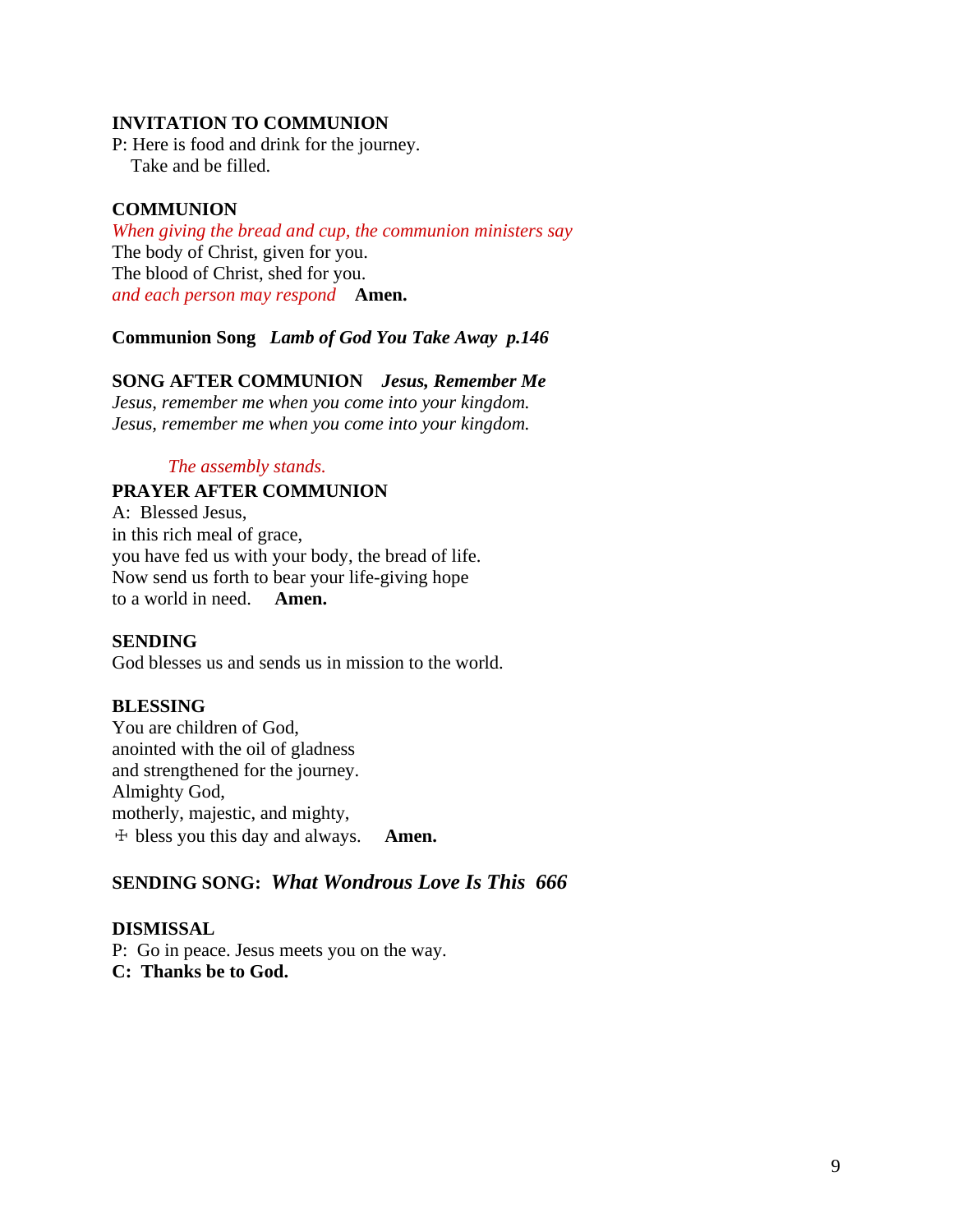#### *Announcements*

We welcome our visitors and ask that you sign a Visitor Attendance and Holy Communion Card that is located in the pew rack. We ask that cards be returned via the offering plate during the receiving of the offering. We practice "open Communion" here at St. John meaning that all who believe in the "real presence" of Christ are welcomed to receive the Sacrament of Holy Communion. We offer two choices for Holy Communion, wine or grape juice. Those worshipers desiring grape juice are asked at the communion rail to place their right hand over their heart after receiving "The Body of Christ."

Remember in prayer: Rowan Aldridge, Dave Barner, Mary Bower, Mike Cervinsky, Agnes Cryder, Don Delaney, Mary Ellen Dougherty, Charlie Dunne, William Greene, Fred Hoffer, Mick Miller, David Mitchell, Jean Ann Snyder, John Truax, and all of our shut-ins; the safety of our military troops around the world (Mark Baier, Isaac Boring, Jake Cordrey, Ben Cramer, Patrick Hamlin, Paul Laidacker, Kenny Leitch, Steven Moore, Maddison Myers, Tyler O'Neal, Adam Shaffer, Richie Speicher, Aaron Stabley, Paul St. James, Jenna White); Family Promise. Bishop Eaton, our Presiding Bishop; and Bishop Collins, Bishop of the Upper Susquehanna Synod. For our Companion Synod in Liberia and Ansbach-Wurzburg, Germany.

Special thanks to this week's helpers: Lector –Deb Heydrich; Assisting Ministers – Joyce Braucht and Carl Schaefer; Head Usher –Jim Ely; Teller –Max Dincher; Bulletin Sponsor – ; Children's Church – Holly Dittmer.

Next week's helpers: Lector –Kathy Bundick; Assisting Ministers –Deb Heydrich and Ron Brundick; Head Usher –Cozette Stolzfus; Teller –Jim Ely; Bulletin Sponsor – Jim Ely; Children's Church –Pam Wehler; Flowers – Auckers.

The altar flowers are given in memory of loved ones by Christine and Dave Barner.

The Sanctuary Candle is given to the glory of God by Gary and Gina Johnson.

**HELP NEEDED FOR VACATION BIBLE SCHOOL !!!** Summer is approaching fast. It is St John's year to host Bible School. We earnestly need a volunteer to HEAD VBS! Four other churches join us. We need a volunteer to organize the five churches by setting up meetings with representatives from those churches. The women of St. Johns will work, support, and assist, but we need a VOLUNTEER TO **HEAD** Vacation Bible School this summer. Questions or concerns can be directed to Pastor Aucker (570) 916-1317 or Gloria Ely (570) 873-3597. Please pray that someone is moved to accept this position so that we can have Bible School.

The Lutheran Church Women's Prayer Chain is a vital ministry of St. John Lutheran. Anyone in need of prayers is asked to contact any of the following persons: Gloria Ely – 570-873-3597 Sarah Davidson - 570-398-0659 Joyce Braucht - 570-398-28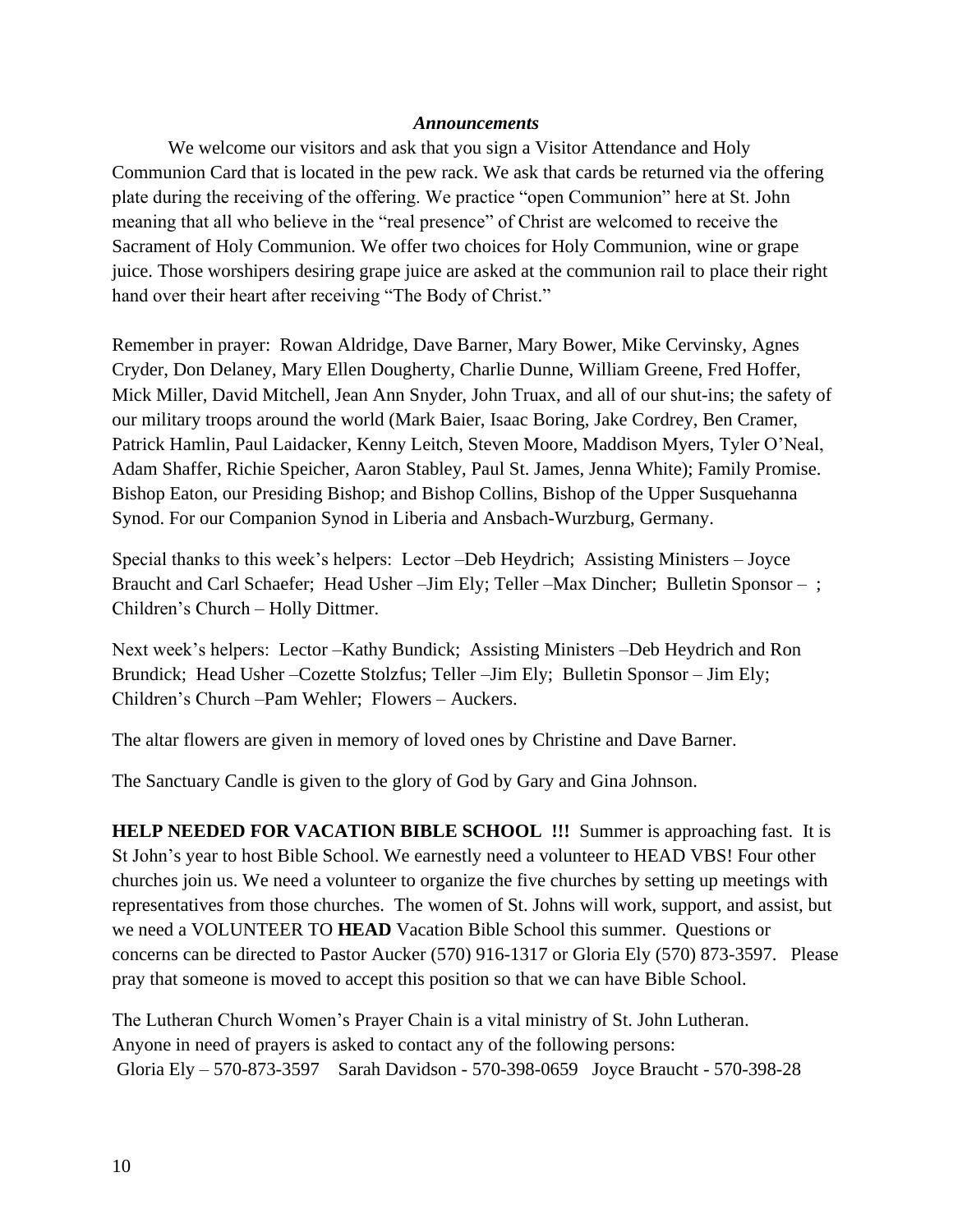#### **Lent Services**

*Note the change. We will meet in-person at 6:30 pm*

Lent 4 at St. John – Tuesday, March 29, "Ministry" Lent 5 at Garman – Tuesday, April 5, "Confession and Communion"

Pastors Shumway and Aucker will be covering the book: Life Together by Dietrich Bonhoeffer. Life Together is a theme that I have been hearing a lot as congregations struggle to meet inperson in the midst of the pandemic. A copy of the book is available from either Pastor or in the tower at St. John. Donations for the books are appreciated.

Palm Sunday – Sunday, April 10, 9:30 a.m. St. John Sanctuary Maundy Thursday, April 14, 7:00 p.m., St. John Sanctuary Good Friday, April 15, 7:00 p.m., St. James Lutheran, "Stations of the Cross" Easter Sunrise, April 17, 6:00 a.m. with Fairplay Brass and breakfast, and 9:30 a.m., St. John Sanctuary.

Mr. Dutch Rinker, Authorized Lay Worship Leader at Zion Lutheran in Renovo has completed three years of classes and internship and has been approved by the USS Synod Candidacy Committee for ordination. His current plans are to be ordained at Zion Lutheran Church in Renovo on Saturday, April 9, at 2:00 pm.

If anybody is going to Dutch's Ordination and can provide a ride for a person from Jersey Shore, Ann Coffin, 570-809-2881, really wants to go to Dutch's service but needs a ride. Call her if you can provide her a ride.

Payments for Sight and Sound "DAVID" February 6 - \$65.00; May 1 - \$65.00 and the final payment June 17 - \$60 Fare includes bus, play, meal, tip for driver and fund raiser for Luke Antolick. The show is August 6, 2022 **--** Children 10 and under \$125.00; Adults \$190.00. Joyce Braucht.

Just a reminder: **The deadline for applications to Camp Mt. Luther is April 10** which is not that far away. If you are an active youth of St. John, we encourage you to attend Camp Mt. Luther. Applications are available on the bench of the Thompson street entrance. Applications MUST be returned to the church office by April 10.

**YOUTH EVENT** !!! Next Monday, March 28 at 6:00 p.m. Budgeting with Bob Dittmer.

Cathy Eisner / Youth are in need of **20 empty egg cartons** by April 10. Please save, gather, bring them in !!

Volunteers are needed for the Palm Sunday Passion Reading. Leave Pastor know if you can read. Needed for the reading of the Passion of our Lord Jesus Christ on April 10.

Serving-maid Peter Jesus Pilate Centurion

First Challenger Second Challenger